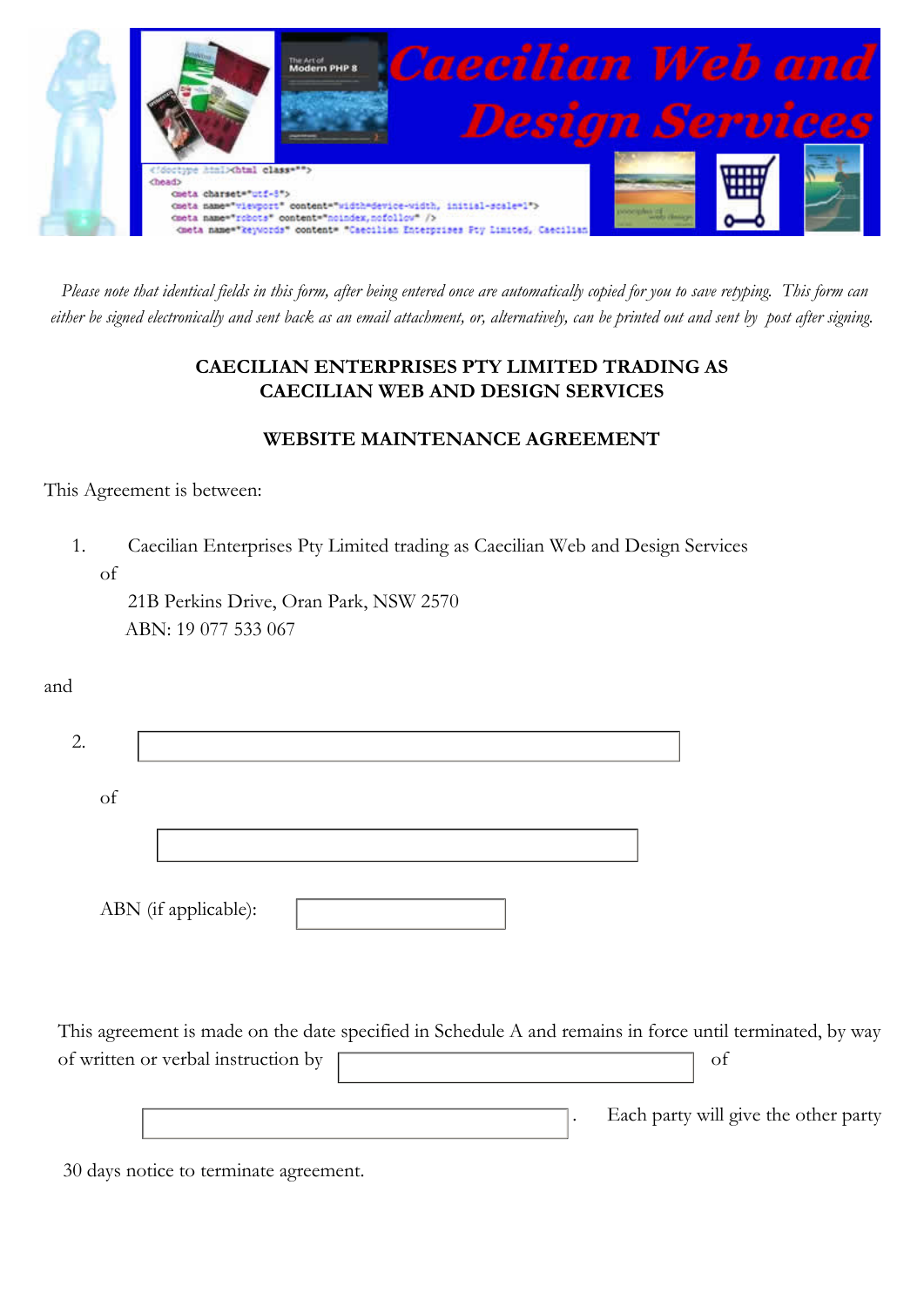Caecilian Enterprises Pty Limited agrees to provide Web Maintenance Services to

|                              |                                                                                | commencing on |                                                                                                           |
|------------------------------|--------------------------------------------------------------------------------|---------------|-----------------------------------------------------------------------------------------------------------|
|                              | and continuing for an initial period of                                        | 12 months     | , which may be renewed upon completion of                                                                 |
|                              |                                                                                |               | a new agreement. If, during the initial period, changes become necessary or government charges are        |
|                              |                                                                                |               | increased where, by legislation, it is necessary to pass on these additional charges, then this agreement |
|                              |                                                                                |               | is to be replaced as per the Agreement Specification at the beginning of this document. For major         |
|                              |                                                                                |               | changes, a pro-rata additional charge would be charged and a new agreement signed again at the            |
|                              | finish of the twelve month period with the new annual agreed figure operative. |               |                                                                                                           |
| The rate of payment will be  |                                                                                | per<br>annum  | based on the expected workload                                                                            |
|                              |                                                                                |               | plus Australian Goods and Services Tax (GST), for Australian residents, otherwise no additional           |
|                              |                                                                                |               | charge for non-Australian residents. The services will be invoiced fortnightly (on  Monday<br><b>or</b>   |
| the next business day, where | Monday                                                                         |               | is a public holiday) when an annual payment is not                                                        |
|                              |                                                                                |               |                                                                                                           |
| selected or where            |                                                                                |               | elects to pay by fortnighly instalments.                                                                  |

Our terms are 7 days from date of invoice.

### **Agreement Specification**

This maintenance agreement specifies the terms and conditions Caecilian Enterprises Pty Limited applies to sites originally designed by Caecilian Enterprises Pty Limited. Caecilian Enterprises Pty Limited reserves the right to modify this agreement at such times when the nature or volume of the work may change or when, as a result of Government changes, any Government taxes or other charges may need to be imposed. In the case of any Government enforced changes, a minimum of 30 days notice will be given. As a result of the foregoing the initial cost structure mentioned below is reviewable under such circumstances. The customer is obliged, as much in advance as possible, to advise of pending major changes which would exceed the expected workload initially agreed with Caecilian Enterprises Pty Limited. At the time of any review in cost structures, it is agreed that this agreement shall be replaced by a new agreement where the cost structure is updated.

#### **Scope of Work to be Undertaken by Caecilian Enterprises Pty Limited**

Caecilian Enterprises Pty Limited will maintain the aspects of the site which do not change on a very frequent basis, which includes all major redesign if required, graphic redesign, including replacement of individual pictures (*all maintenance except as described in the next section below*). This will include the removal of outdated and redundant information, for which the customer agrees to check for outdated/obsolete information which should be properly documented in a document to be printed and signed by a responsible officer which can be sent back as a PDF attachment to an Email or, alternatively, sent back by post. Similarly, requests for updating information should also be properly documented in a document to be printed and signed by a responsible officer which can be sent back as a PDF attachment to an Email or, alternatively, sent back by post.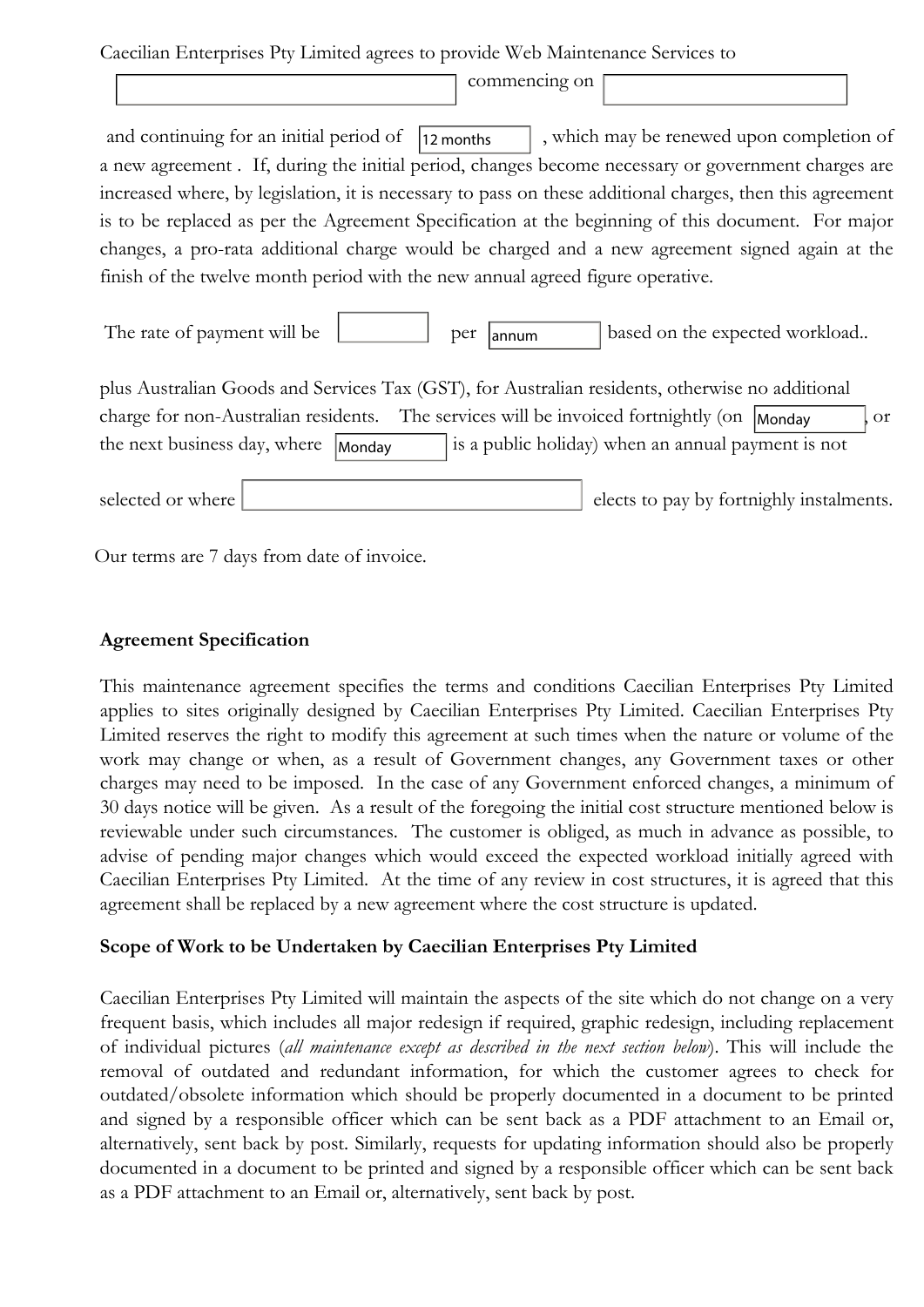#### **Scope of Work to be undertaken by**

will have responsibility for items which shall change on a very

frequent basis which will include maintenance of the daily news page and the retail prices of products or services sold. These updates are to be made by using a Changed Content template which will ensure that only those sections of the pages can be edited. Security restrictions shall be put into place to ensure that the customer will only have access to the relevant pages where the daily news and the retail prices are published. Additionally, the site styles and templates will be locked for use by Caecilian Enterprises Pty Limited only to ensure that the look and feel of the site is maintained, with the variable information being the only changes that the customer can make.

| <b>Updating Permissions for</b> |  |
|---------------------------------|--|
|                                 |  |

Access to the FTP server with appropriate directory/folder space will be provided so that the adjusted pages can be uploaded to replace the previous versions of the same pages. This will be done by secure password which will restrict access to those pages only. This will ensure that server permissions are correctly allocated and monitored.

### **Documentation of Changes by Caecilian Enterprises Pty Limited**

Documentation of all major changes will be provided in order to provide a continuous history of the site. This will be in the form of an automated Changes Made Report to be produced at the time of each update. The Changes Made Report will include the author, details of new pages and their titles and locations, changes to pages and their titles and locations.

# **Documentation of Changes by**

The customer is obliged to provide documentation by an automated Changes Made Report to be produced at the time of each update. The updates from both

and Caecilian Enterprises Pty Limited will ensure that the site

history is kept accurate.

 $\overline{a}$ 

#### **Documentation and Help for**

Caecilian Enterprises Pty Limited agrees to supply help reference material in the form of .pdf files (read by Adobe Reader, freely downloadable from Adobe Corporation if necessary). Appropriate software for accessing the changes to be made templates will also be provided, again with appropriate Help files.

#### **Privacy Issues**

Caecilian Enterprises Pty Limited will respect the full privacy of information received from the customer as a result of work undertaken and no information will be disseminated to any third party for any reason whatsoever.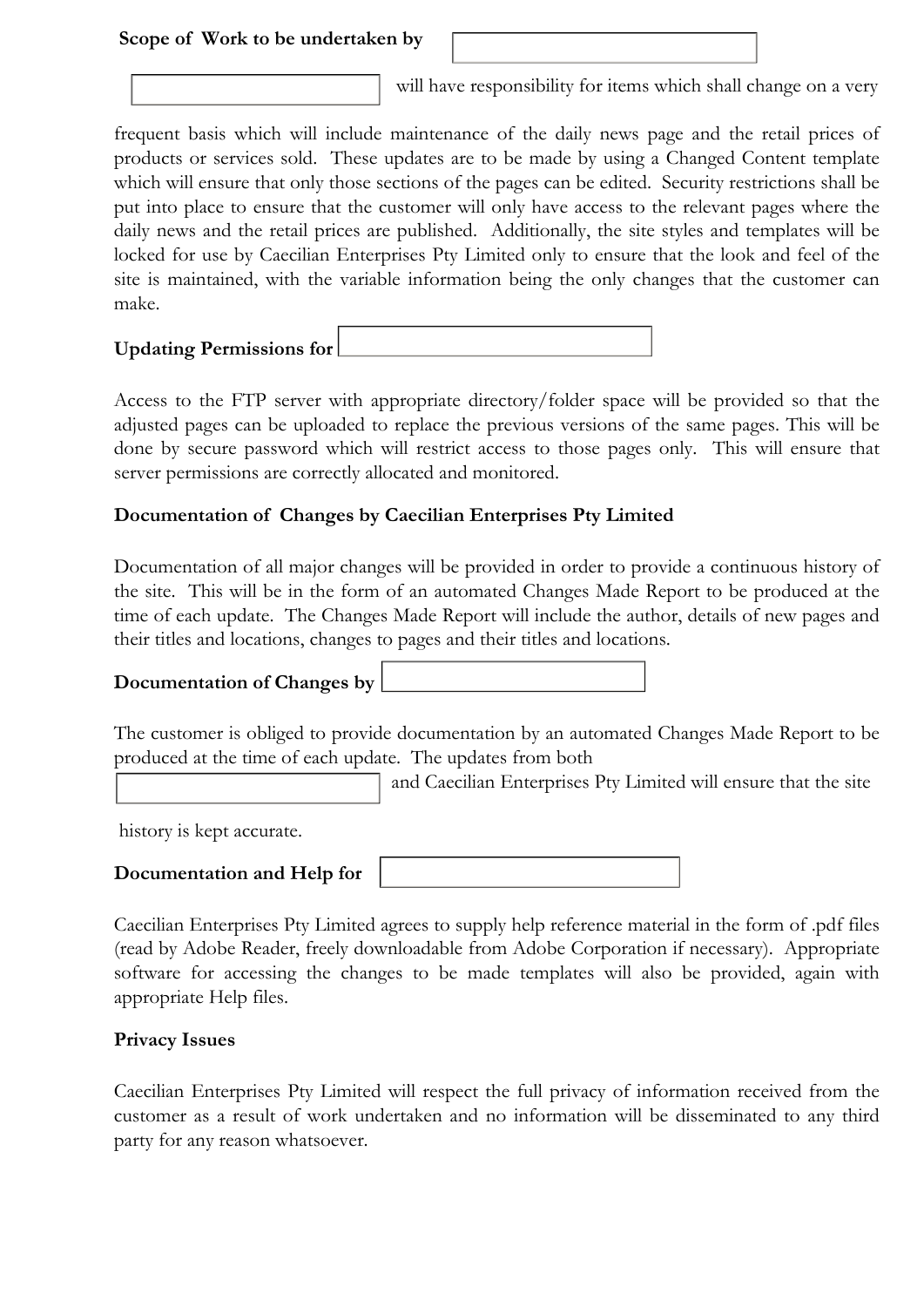# **Copyright**

The material updated by the customer will remain the property and copyright of the customer, however all the styles and templates remain the property and copyright of Caecilian Enterprises Pty Limited.

### **Right to Use Materials Provided for Website Maintenance**

The customer guarantees to Caecilian Enterprises Pty Limited that any material provided for web design use shall be on the understanding that the customer has approved consent for the use of such materials and shall hold Caecilian Enterprises Pty Limited harmless in the event of any dispute involving the use of such materials.

### **Workers Compensation Insurance**

Where applicable, Caecilian Enterprises Pty Limited agrees to provide Workers Compensation insurance for all employees of Caecilian Enterprises Pty Limited. Caecilian Enterprises Pty Limited will be responsible for payment of wages, tax and superannuation for the supplied person.

### **Sub Contractors**

In the event of Caecilian Enterprises Pty Limited providing services in conjunction with subcontractors instead of employees, then the said sub-contractors will be responsible for their own insurances, tax and superannuation by virtue of having supplied Caecilian Enterprises Pty Limited with their own Australian Business Number (ABN).

# **Applicable Law**

This Agreement is governed by the laws of New South Wales. The parties agree to submit any disputes to the jurisdiction of the Courts in New South Wales.